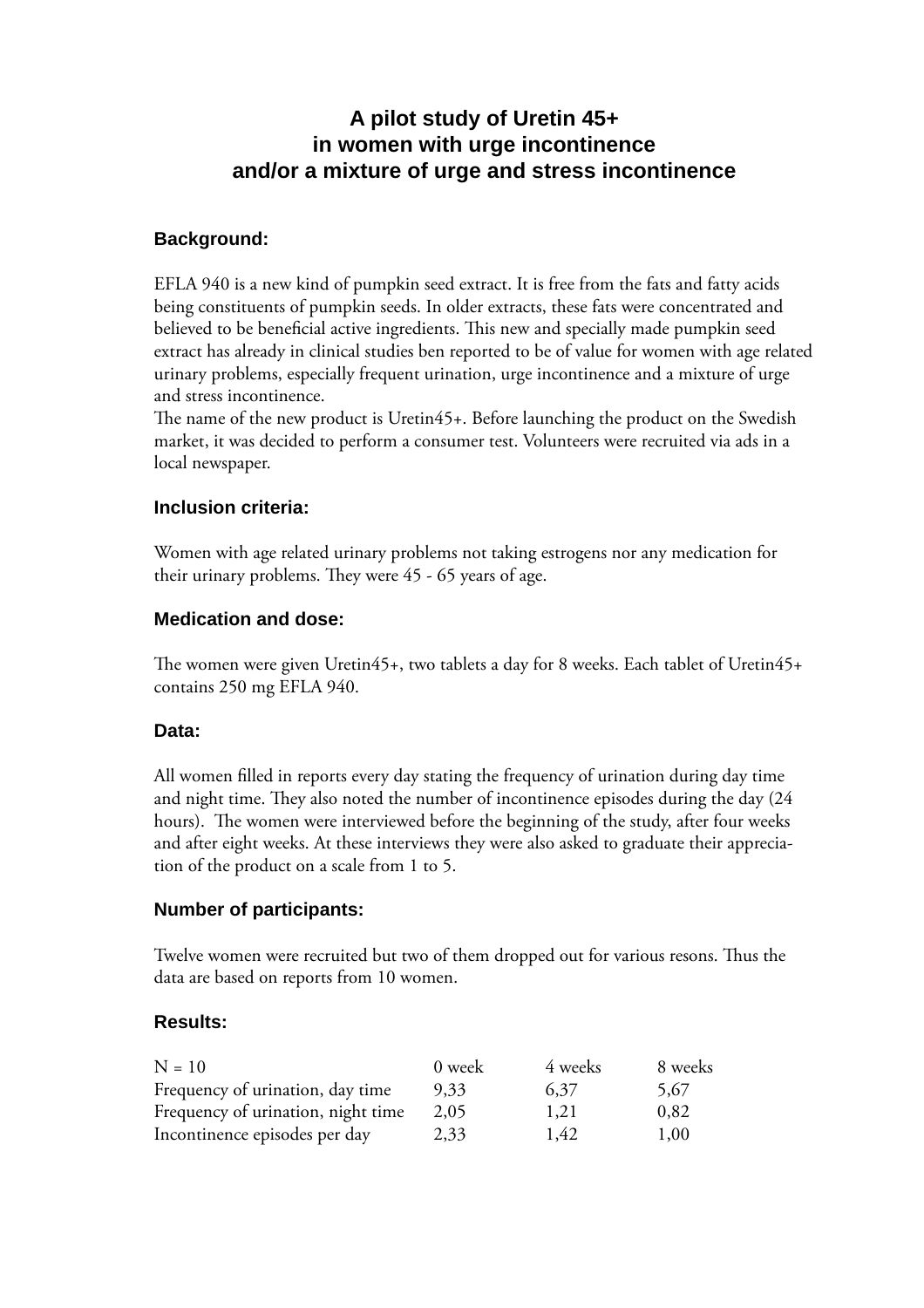



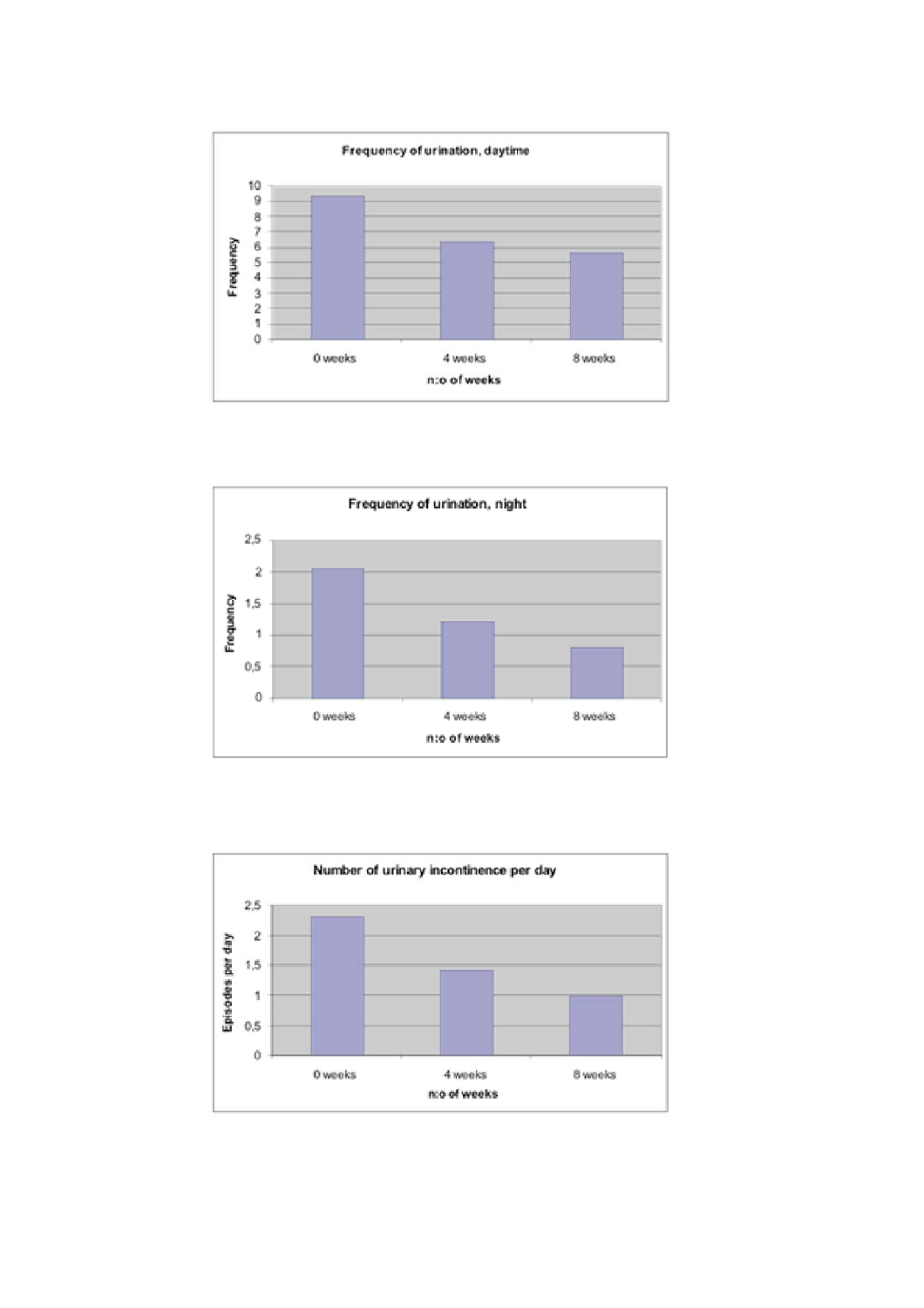**Consumer satisfaction:** (score 1 to 5, where 5 is the best)

| $N = 10$                                | 4 weeks | 8 weeks |
|-----------------------------------------|---------|---------|
| Do you sleep better with Uretin $45+$ ? | 3.2     | 3.6     |
| Do you feel safer with Uretin45+?       | 3.2     | 4,1     |
| Is Uretin45+ a useful medication ?      | 3.4     | 4.2     |

#### **Summary:**

The result of this small study indicates that Uretin45+ is a useful medication for women with age related urinary problems.

## **Prolongation of the study with four additional weeks**

As the result of the above reported study was encouraging, it was decided to prolong the study with an additional 4 week period. The six women, who had responded best during the 8 week study were chosen. Their data are presented in the following three diagrams.